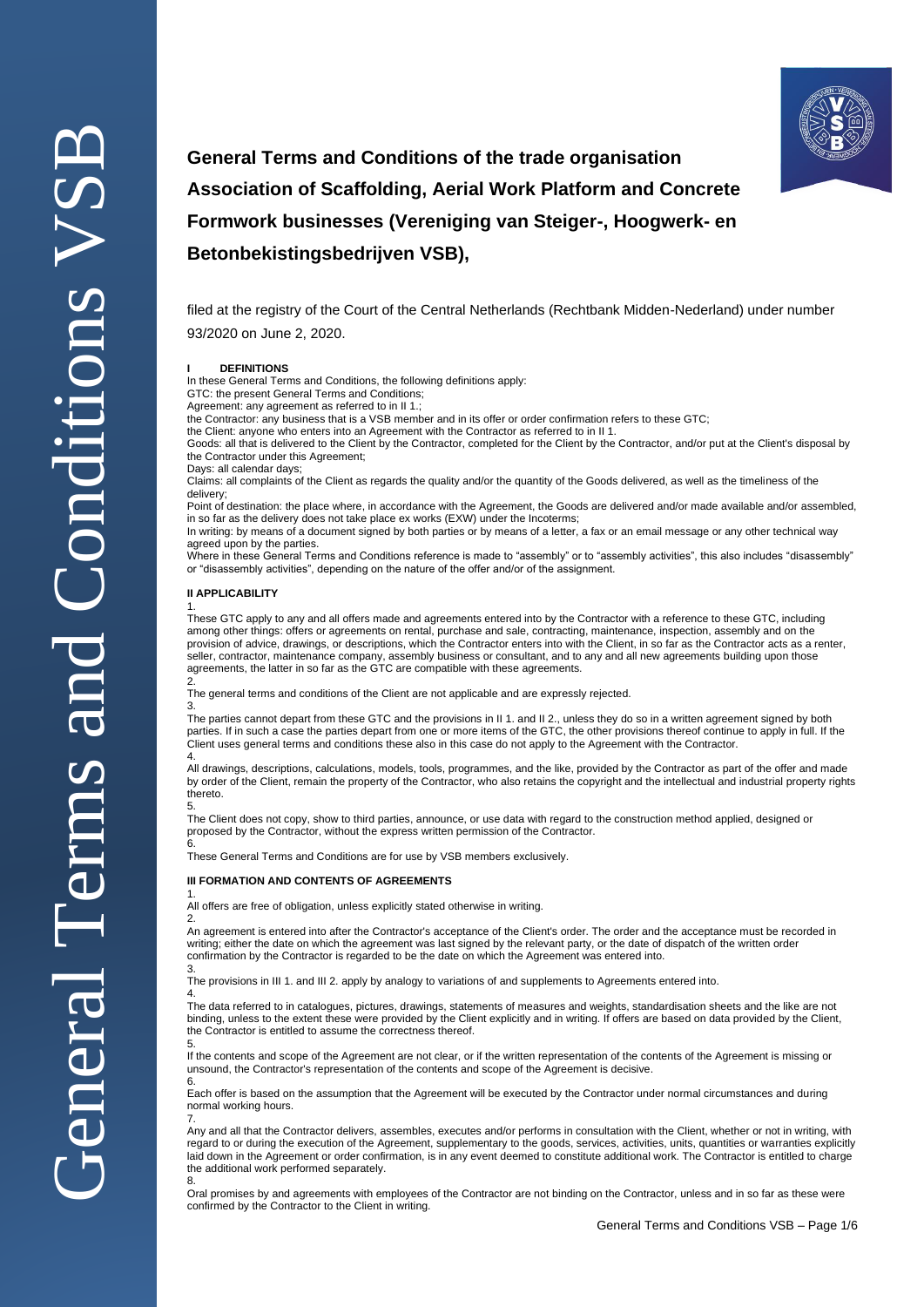

## **IV LIMITATION OF LIABILITY**

1. The liability of the Contractor is limited to the fulfilment of the warranty obligations as stated in these GTC.

Unless there is intent or deliberate recklessness on the part of employees of the Contractor who are part of the management, and subject to the provisions in paragraph 1, the Contractor is not liable for defects in the product supplied and in connection with the delivery, such as for damage or loss resulting from exceeding the delivery time and from failure to deliver, for damage or loss resulting from liability to third parties, for loss of profits, consequential damage and indirect damage and for damage or loss resulting from any unlawful action or omission by the Contractor or its employees.

3. For that reason, the Contractor is not liable for:

- the violation of patents, licences or any other rights of third parties;

- the damage to or loss of raw materials, semi-finished products, models, tools and other items provided by the Client, for whatever reason.

4. If the Contractor assists with the assembly/installation in any way whatsoever, without having received an order for the assembly/installation, he does so at the Client's risk.

5. The Client indemnifies the Contractor against or compensates the Contractor for all Claims for compensation by third parties.

#### **V FORCE MAJEURE**

1.

 $\mathcal{D}$ 

2.

In the event of force majeure, the Contractor is entitled to terminate the Agreement in whole or in part without judicial intervention being required, or to suspend the execution thereof, without the Contractor being required to pay any damages. The cost incurred by the Contractor as a result of force majeure is at the expense of the Client.

In these GTC, force majeure means all facts and circumstances beyond the Contractor's control, as a result whereof the Contractor cannot reasonably be expected to execute the Agreement; this includes the following circumstances: non-delivery or late delivery by subcontractors, illness of the Contractor's employees, epidemics, government measures, defects of equipment and vehicles, fire, work strike, traffic impediments, shortage of raw and auxiliary materials, fuels and electricity, frost, flooding, storm, ice, snow and similar adverse weather conditions, which enumeration is explicitly not exhaustive. 3.

In the event of force majeure, the Client is in no way entitled to damages nor to carry out activities or have activities carried out in execution of the Agreement.

#### **VI APPLICABLE LAW**

Dutch law governs all Agreements between the Contractor and the Client, as well as all Agreements arising therefrom and these GTC.

#### **VII COMPETENT COURT**

The court with subject-matter jurisdiction in the district in which the Contractor has its registered office has exclusive competence to judge any and all disputes between the Contractor and the Client, unless the Contractor prefers to address the competent court of the Client's domicile.

#### **VIII EVIDENCE**

1. As regards the financial scope of the obligations arising from the Agreements entered into with the Contractor, the Contractor's accounting data are decisive, subject to proof to the contrary by all means.

2.

If the Client invokes the Contractor's warranty obligation, the Client bears the burden of proof with regard to incorrect numbers, incorrectness or defectiveness of the Goods, or the lack of workmanship exercised by the Contractor's employees with regard to the work. 3.

If the GTC have been translated, abridged, or declared to apply only partially, the Dutch version of the complete text of the GTC is decisive for the construction of the contents and scope of the GTC.

## **IX SALE**

# **1. Prices**

1.1 Sales prices are the Contractor's non-binding day prices, as applicable on the date of delivery, excluding VAT, and "ex works" (EXW) ("ex depot" of the Contractor), pursuant to the Incoterms valid on the date of the offer, unless otherwise agreed upon in writing. In the event of partial or subsequent deliveries, or of additional work, the day prices at the time of the performance of the partial or subsequent deliveries or the additional work apply.

1.2

The Contractor's prices include only the deliveries specified in the Agreement. The Contractor is entitled to correct manifest calculation errors made by him. 1.3

The Contractor is entitled to pass on government-imposed changes and/or levies, e.g. tax increases and adjustments, in its prices to the Client even after the conclusion of the Agreement.

1.4

If one or several cost price factors are increased after the conclusion of the Agreement, the Contractor is entitled to increase the price agreed upon accordingly. 1.5

Cost estimates and plans will not be charged extra, unless agreed otherwise. Cost are charged, if the Contractor is required to make new drawings, calculations, descriptions, models or tools, etc., as part of subsequent orders or of additional work.

1.6

Transport and packaging materials are not taken back, unless otherwise agreed.

1.7

Both the costs of and the insurance against the risk of damage or loss during loading and unloading and the transport of raw materials, semi-finished products, models, tools and other goods provided by the Client, are not included in the price and are charged separately.

### **2. Delivery and risk**

#### 2.1

Delivery takes place ex work (EXW) ("ex depot" of the Contractor) pursuant to the Incoterms valid on the date of the offer by putting the goods at the Client's disposal.

22

During transport to the Point of destination, the goods travel at the Client's risk. If the Contractor is requested to arrange for transport, the Contractor is at liberty to select the means of transport.

 $2.3$ 

The delivery time amounts to the period agreed upon by the parties when entering into the Agreement. The delivery time is set in anticipation of the Contractor being able to perform the work as envisaged at the time of the offer, and is approximate, unless explicitly stated otherwise. A failure to meet the deadline for delivery, for whatever reason, does not entitle the Client to damages, nor to perform the work or have the work performed in execution of the Agreement.  $2.4$ 

If the Goods cannot be transported to the Point of destination on account of force majeure on the Contractor's part, the Contractor stores these Goods at the expense and the risk of the Client.

#### **3. Numbers and claims**

3.1

All shipments are counted by the Client and checked carefully with regard to the correctness of the numbers, the quality and applicability of the Goods delivered as stated on the dispatch and/or consignment notes. The Client is obliged to check these numbers and report possible differences to the Contractor immediately after

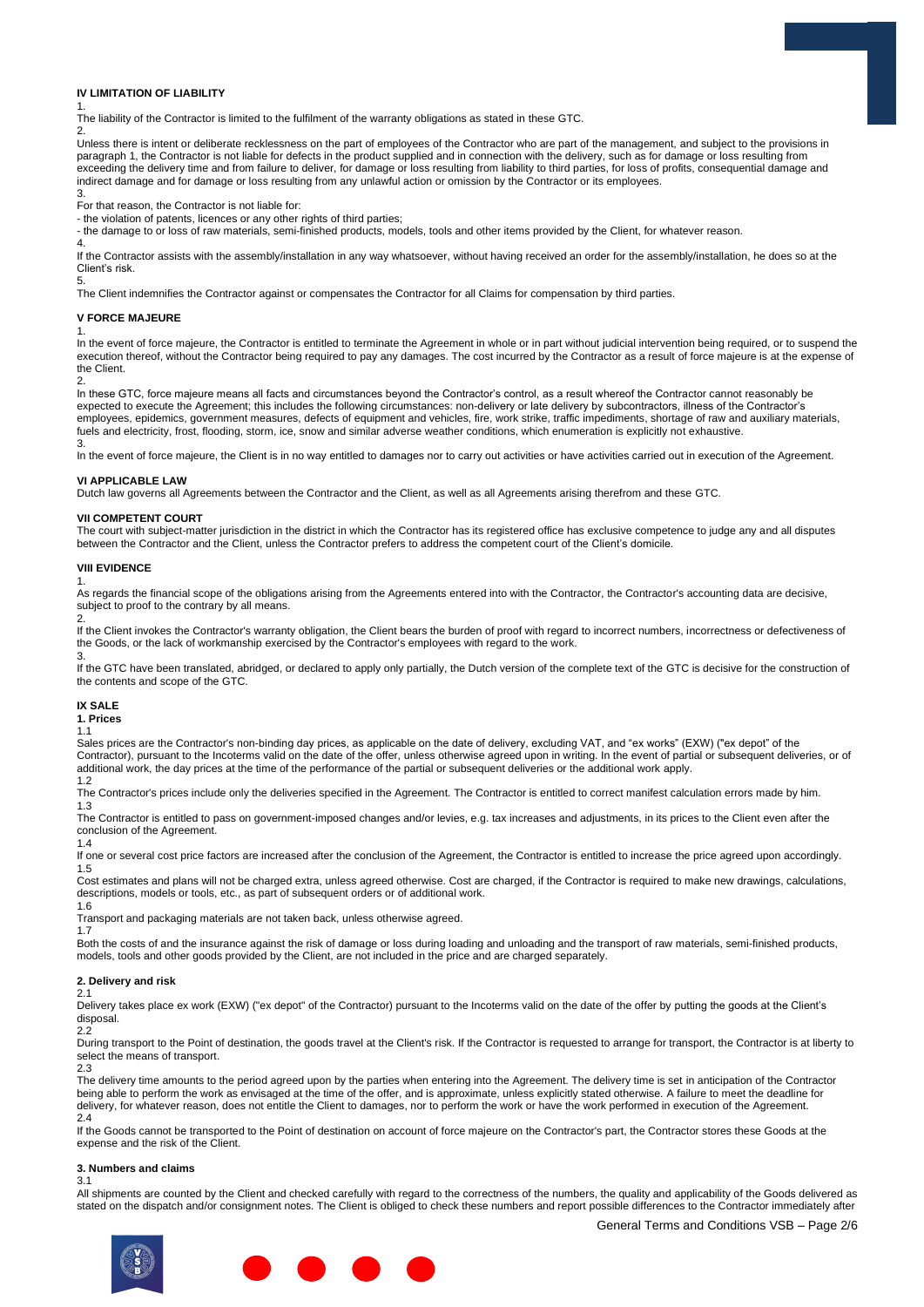the receipt thereof. If the Client fails to report differences to the Contractor directly after the receipt of the Goods, the numbers stated on the dispatch and/or consignment notes are deemed to be correct. 3.2

Claims with regard to the quality and the applicability of the Goods delivered must be submitted to the Contractor in writing within 7 days of the delivery of the Goods; in the absence hereof, the Client loses all Claims against the Contractor. Furthermore, the Client can no longer invoke a defect in the performance or in the Goods delivered, if he has not submitted a Claim to the Contractor in writing, within 7 days after he discovered or reasonably should have discovered the defect.

3.3

The provisions and/or instructions with regard to the Goods supplied by the Contractor to the Client, including among other things those with regard to the loading and unloading, the safety measures, the assembly, the use and the maintenance thereof, must be observed fully and timely by the Client, failing which the Client loses all Claims against the Contractor.

3.4

Unless otherwise agreed, the Client is not permitted to use the delivered and assembled Goods for any other purposes than the ones they were destined for by virtue of the Agreement with the Contractor; in the event of a breach, the Client loses all Claims against the Contractor. 3.5

The Client is not entitled to effect changes to the Goods delivered by the Contractor, without the Contractor's permission; in the event of a breach, the Client loses all Claims against the Contractor.

### **4. Return shipment**

4.1

The Client is only entitled to return the Goods delivered after obtaining the Contractor's approval in writing. 4.2

Return shipments are at the Client's expense and risk, unless explicitly agreed upon otherwise in writing.

#### **5. Payment and credit restriction** 5.1

All amounts payable to the Contractor pursuant to these GTC must be made within 30 days of the invoice date, without any set-off and/or suspension for whatever reason, and free of charge, either at the Contractor's office or by transfer to an IBAN bank account to be designated by the Contractor in the currency stated in the invoice, unless otherwise agreed. 5.2

If the Contractor's invoices refer to a credit surcharge (a percentage of the invoice amount determined by the Contractor) in the final invoice amount, the credit surcharge may be subtracted from the final invoice amount if payment is made within 30 days after the invoice date. If the Client fails to pay within 30 days, he owes the credit surcharge to the Contractor.

5.3

If the Client does not fully meet his obligation to pay within the term mentioned in 5.1, he will be in default, without any notice of default being required. 5.4

If the Client is in default with regard to his payment obligations, he will obliged to pay to the Contractor, apart from the credit surcharge under 5.2, interest to a percentage of 3 points above the statutory interest valid in the Netherlands, as referred to in art. 119a and art 120 par. 2 of Book 6 of the Dutch Civil Code, on the total amount due and payable, without the Contractor being required to explicitly claim this interest, as well as all legal and other costs resulting from the collection of his Claim. Furthermore, the Client is obliged to fully compensate the losses suffered by the Contractor as a result of the decrease of the invoice currency's rate in relation to the euro as of the moment of non-payment.

The Contractor is at all times entitled to demand that the Client issue a bank guarantee with regard to the amount payable to the Contractor. 5.5

The Contractor is entitled to suspend all obligations undertaken toward the Client for whatever reason, if and for so long as the latter refrains from performing any enforceable claim, however named, of the Contractor, on condition that sufficient coherence exists between the obligation and the claim. If the Client has been in default for more than 30 days, the Contractor is entitled to terminate any Agreement, without the Contractor being required to pay any damages to the Client, and without prejudice to the Contractor's right to claim full damages from the Client for every terminated Agreement. 5.6

The Client is not entitled to set off his claims against the Contractor unless the Contractor has been declared bankrupt.

#### **6. Warranty**

6.1

Without prejudice to the provisions in IV (limitation of liability) and without prejudice to the restrictions stated hereafter, the Contractor warrants towards the Client both the sound condition and good quality of the Goods delivered by the Contractor and the quality of the material used and delivered for this purpose, insofar as this concerns defects of the Goods delivered, which were not observable during an inspection or a takeover test and with regard to which the Client can prove that these occurred within six months after the delivery, exclusively or predominantly as a direct result of an incorrect construction applied by the the Contractor or as a result of a defective finish or the use of bad material, provided that this warranty shall never exceed the warranty of the Contractor's supplier towards the Contractor and the opportunity for recourse this supplier provides.

6.2

Paragraph 1 applies by analogy to defects that were not observable during an inspection or a takeover test, which are caused or exclusively or predominantly by the defective assembly/installation by the Contractor. In case the Contractor provides the assembly/installation of the product, the warranty period of 6 months referred to in paragraph 1 starts as of the day on which the Contractor finishes the assembly/installation, subject to the condition that in that case the warranty period ends in any case after the passage of a period of 12 months after delivery. 6.3

For repair, revision and maintenance activities and similar services carried out by the Contractor that do not come under the warranty, unless otherwise agreed upon, a warranty is only given with regard to the sound execution of the commissioned activities, for a period of 6 months. This warranty comprises the sole obligation of the Contractor to in case of defectiveness carry out the relevant activities again to the degree that these are defective. All additional costs are at the expense of the Client. In that case a new warranty period of 6 months applies, provided that each warranty expires after the passage of a period of 12 months following the original activities.

6.4

No warranty is given with regard to inspections, advice and similar services performed by the Contractor.

6.5

The Contractor undertakes to repair defective or replace incorrect Goods delivered by him at his expense insofar as this comes under the Contractor's warranty obligation, all this at the discretion of the Client. This obligation to repair and replace relates exclusively to the Goods themselves. The other costs of repair or replacement are borne by the Client. The burden of proof as regards the possible defectiveness or incorrectness lies with the Client. In case of a repair or replacement pursuant to this paragraph, a new warranty period of 6 months applies, provided that each warranty expires after the passage of a period of 12 months following the delivery.

6.6

The Contractor only sends credit notes to the Client after the conclusion of an explicit agreement thereon by and between the Contractor and the Client. 6.7

In case of differences in quantity, the Contractor is only obliged to supply the missing Goods as yet.

6.8

In case of differences in quality and/or quantity of the Goods delivered by the Contractor, the Client is not entitled to repair the goods delivered by the Contractor and/or parts thereof, nor to replace or supplement these goods without the Contractor's consent. In the event that the Goods are repaired, supplemented or replaced without the Contractor's consent, also when this is done by third parties, the Contractor will be released from all obligations toward the Client. 6.9

The provisions and instructions regarding the Goods supplied by the Contractor to the Client, including among other things those on the loading and unloading, the safety measures, the assembly, the use and the maintenance thereof, must be observed fully and timely by the Client, failing which the Client loses all warranty claims against the Contractor. The warranty does not cover normal wear and tear.

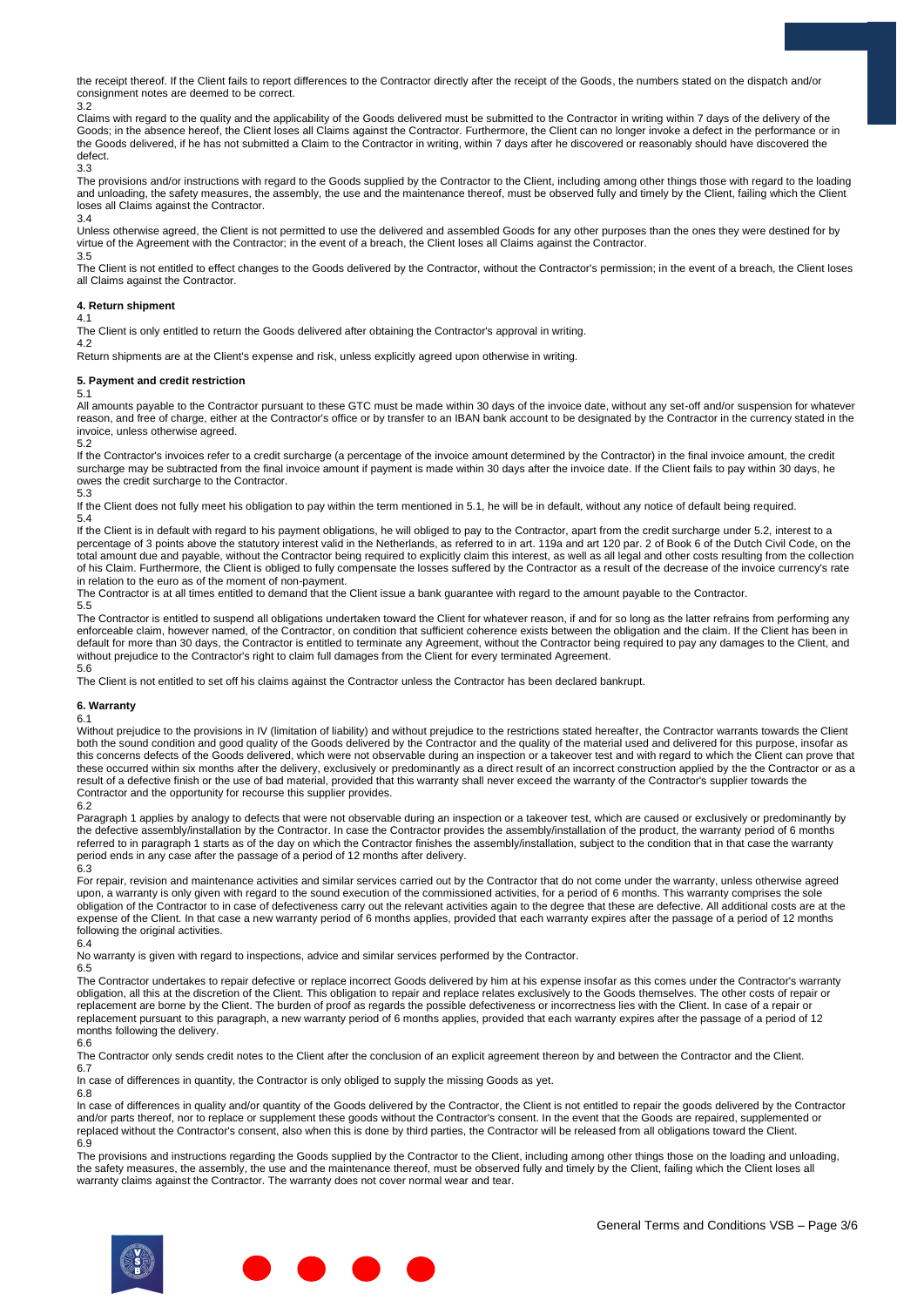#### **7. Retention of title**

7.1

The title to Goods delivered by the Contractor does not pass to the Client until payment has been made in full by the Client of everything he owes the Contractor in return for or with regard to the sale and delivery and the work performed on the basis of the Agreement or on the basis of similar agreements, increased by the interest, expenses made, damage or loss suffered and all collection cost. The title to the goods produced by the Client, who uses the Goods delivered by the Contractor that are still owned by him, passes to the latter. The Client declares to hold the goods produced by him for the Contractor. Until the title to the Goods has passed to the Client, he is not entitled to pledge the goods, or to grant any other right thereto to a third party. Any attachment of the Goods by creditors of the Client is deemed to constitute a breach of contract of the Client, entitling the Contractor to terminate the Agreement. The Client is to notify the Contractor forthwith of any attachment of his Goods. This notification must be done by registered mail. 7.2

The Client is obliged to maintain the Goods owned by the Contractor with due care. He is obliged to insure the Goods for the invoice amount charged by the Contractor against the risk of loss and damage and to provide proof hereof to the Contractor. In the event of loss of or damage to the Goods, the insurance proceeds must be paid to the Contractor. The Client is obliged to notify his insurers of this obligation and to mention the names and addresses of his insurers to the Contractor. The Contractor is entitled to inform these insurers that the insurance proceeds for the Goods owned by the Contractor must be paid to the Contractor.

7.3

After invoking his retention of title, the Contractor is entitled to repossess the delivered Goods. The Client must allow the Contractor to access the place where these Goods are stored.

#### 7.4

If the Contractor cannot invoke his retention of title because the delivered Goods have been mixed, deformed, or accessed, the Client is obliged to pledge the newly formed goods to the Contractor.

#### **X RENTAL**

**1. Rental prices and rental period** 1.1

The rental prices are the Contractor's non-binding prices, as these apply at the rental commencement date, excluding VAT and "ex-depot of dispatch" of the Contractor, unless otherwise agreed upon.

## 1.2

Rental prices of devices for transport in a vertical direction or facade access equipment and other motorized goods are based on a five-day workweek and and eight-hour day. If the Goods are used less, the rental price nevertheless remains the same. For each extra hour and/or extra day of work by the Client, a proportional part of the rent is due by the Client.

#### $1.3$

All rental prices are based on the assumption that neither the work carried out with the rental goods nor the working conditions to which the rental goods are exposed will cause any wear to the rental goods that the Contractor considers to be excessive. This applies among other things, but not exclusively, to activities such as spray painting, sandblasting, or working with chemicals, which therefore are not permitted without the Contractor's explicit written consent. Extra wearrelated cost are charged to the Client.

1.4 To the composition of the rental prices, calculation errors and alterations of rental price components, the provisions in IX, 1.2 apply by analogy.

1.5 The rental price due by the Client is calculated as of the date at which the Goods in the Contractor's warehouse are at the Client's disposal pursuant to the Agreement, or if no date was agreed upon after a notification of their availability to the Client, until, unless otherwise agreed upon, the latest of the following dates:

the termination date agreed upon;

the date at which the Goods will have returned to the Contractor;

the date at which the Goods will have been retrieved by the Contractor.

1.6

The Goods are rented out for half-days, days, weeks and/or months, unless otherwise agreed upon. The rental periods are indivisible. For an incomplete period, the Client owes the rental price for a complete period (equal to the previous period). 1.7

Days with cold-weather-related downtime and official holidays count in full in determining the rental period and calculating the rental price. This also applies to days during which no performance of the Agreement can be demanded from the Contractor on account of force majeure as referred to in V. 1.8

In case of rental agreements for an indefinite period, each party may terminate the rental agreement in writing, subject to one (1) week's notice and subject to the provisions set out hereinbefore under 1.6 and 1.7.  $1.9$ 

After the termination of the rental agreement, for whatever reason, the Contractor is still fully entitled to all Client's obligations arising from the Agreement, including the right to claim damages on account of damage to or loss of the Goods.

#### **2. Delivery and risk**

2.1 The provisions referred to in IX.2 apply by analogy to the delivery, the risk, the transport and the delivery period.

2.2

The performance of all orders as well as all alterations thereof or supplements thereto is based on the assumption that the premises are accessible and driveable. If the premises later on prove to be not well accessible or driveable, the Contractor is entitled to increase the price or rate agreed upon by the additional cost incurred as a result thereof. The site is to be in such a condition, that the Goods can be put up in a correct and safe way. If this turns out not to be the case, the Contractor is entitled to increase the price or the rate agreed upon by the additional cost incurred as a result thereof. 2.3

However, if the condition of the site is such, that the order can only be carried out with a considerable risk to the Goods and other tools and/or to the employees or other auxiliary persons of the Contractor or to other persons, all this at the discretion of the Contractor, the Contractor is entitled to refrain from carrying out the order and to have the Goods transported back to his company. The Contractor is entitled to damages in the amount of the demonstrable damage and loss suffered by him, if the order is not carried out as a result of the circumstances referred to in this article. 2.4

The Contractor is entitled to suspend the performance of the order with immediate effect, if:

- a. in carrying out the order, the Contractor or his employees or other auxiliary persons are exposed or risk to be exposed to harmful substances, including but not restricted to asbestos;
- b. conditions at the worksite do not meet the requirements of the current Dutch Working Conditions Act, or are otherwise hazardous;
- c. the Client's hoisting gear used to carry out the order fails to meet the statutory requirements;<br>d. in carrying out the order, the wind velocity near the crane compels the Contractor to put this

in carrying out the order, the wind velocity near the crane compels the Contractor to put this out of operation, either in conformity with the producer's provisions or in conformity with NEN 2024 or NEN 2046 and the hoisting table.

If the work thus suspended cannot be resumed within 24 hours, the Contractor is entitled to an early termination of the order with immediate effect, without being obliged to pay any compensation whatsoever to the Client.

Unless otherwise agreed in writing, the rate agreed upon remains due for the duration of the suspension, until the work agreed upon can be resumed. If a fixed price was agreed upon, this is also due when the Contractor terminates the order early in conformity with the provisions of this article. If no fixed price was agreed upon, the fee agreed upon in the contract for exceeding the time frame is charged.

#### **3. Numbers and claims**

In Bezug auf die Mengen der Ware, Mengen- und Qualitätsabweichungen sowie Mangelrügen gelten die Bestimmungen in IX.3 sinngemäß.

#### **4. Returns**

The provisions of IX.4 apply by analogy to returns.

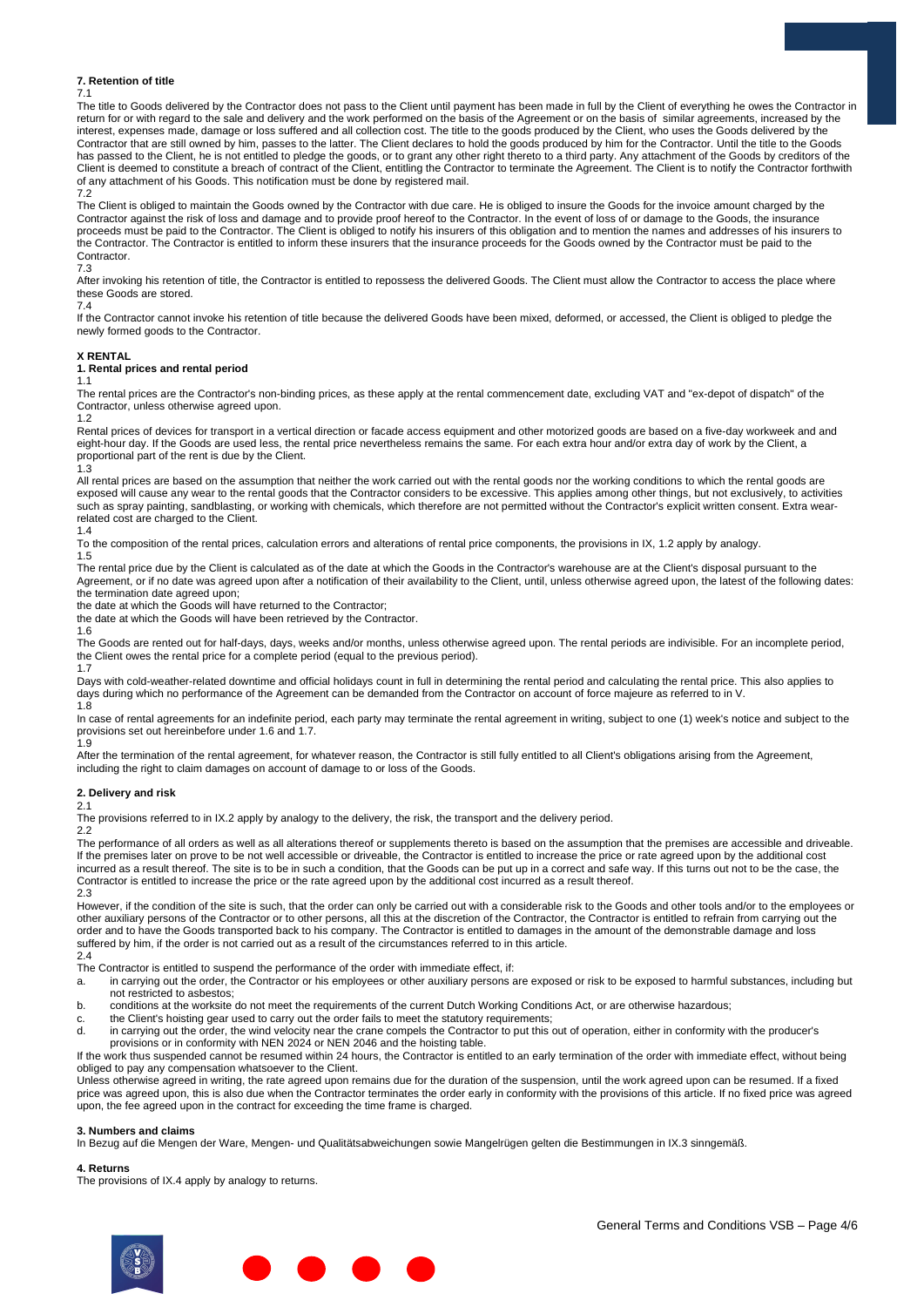#### **5. Obligations of the Client**

5.1

The Client is fully responsible and liable for the rental Goods from the time of delivery until the return of the Goods to the Contractor's depot.

5.2 The Goods may only be used for their designated purposes and may not be overburdened.

5.3

The Client is obliged to maintain the Goods properly and to make regular checks of among other things the oil level, cooling water, batteries, and the like, and similar maintenance.

5.4

The Contractor is entitled to terminate the rental agreement with immediate effect if the Goods are neglected or used inexpertly. All ensuing costs, such as the costs of loading, unloading, transport and possibly of repair, are fully at the expense of the Client. 5.5

The Contractor is entitled to deliver other Goods than the ones rented by the Client, on condition that these other Goods may be deemed to be of use to the Client. The Contractor is not liable for possible damage or loss resulting from properties particular to the other Goods. The Client enables the Contractor at all times to exchange the Goods delivered for the Goods agreed upon at a later date.

5.6 5.7

The Client is not entitled to rent out the Goods again, to offer them for sale, to sell, transfer, encumber, or in any other way part with them.

The Client is also not entitled to remove the Goods from the site or the work for which they were intended and/or put them up at other sites and/or for other works without the Contractor's permission.

5.8

The Client is obliged to look after the Goods with due care and diligence. He is obliged to insure the Goods for the amount of the then current market value against all risk of damage, disappearance, loss and theft and to provide proof thereof to the Contractor.

5.9

The Client is obliged to inform the Contractor three days in advance of every return shipment of Goods, for whatever reason, to the Contractor. The Client is obliged to compensate for all damage and loss to the Goods that occurred during the rental period, caused by whatever reason, except for the normal wear and tear.

5.10

After the return of the rental Goods to the Contractor's address, he retains the right to inform the Client that the Goods were not returned in good condition. The Client is liable for the damage observed.

5.11

During the rental period, the Client is obliged to observe all relevant safety regulations and other government regulations. The Client indemnifies the Contractor against any damage or loss and fines resulting from the Client's non-observance of these regulations.

5.12

If rental of the Goods in their assembled state was agreed upon, and the assembly or the disassembly of the Goods is delayed as a result of force majeure on the part of the Contractor, this does not affect the rental commencement date agreed upon. 5.13

If the parties agreed for the rental Goods to be collected by the Contractor at the end of the rental term, the Client holds the material ready for transport after prior notification. The Contractor may charge the extra cost caused by the non-observance of this obligation.

5.14

The Client allows the Contractor access to the site where the rental Goods are located.

#### **6. Payment**

The Contractor invoices the rental price to the Client at the start of the rental period, unless otherwise agreed. As regards payment, the provisions in IX.5 apply by analogy.

#### **7. Warranty**

The provisions in IX.6 apply by analogy to the Contractor's warranty vis-à-vis the Client.

#### **8. Prohibition of confusion**

8.1 8.2

During the rental period, the Client bears responsibility that the Contractor's Goods are not confused with similar goods of third parties.

If confusion, as referred to in the first paragraph of this article, occurs, the Client is obliged to compensate the Contractor for the ensuing damage or loss. This damage or loss will be determined at the value of the Contractor's Goods. This takes place without recourse to the courts.

#### **9. Advertising material**

The Client is entitled to provide the rental object(s) with billboards and/or other promotional text.

#### **XI CONTRACTING OF WORK, ASSEMBLY AND DISASSEMBLY**

**1. Contract sum and rates** 1.1

For work to be performed by the Contractor, including maintenance work, inspection work, assembly work, and work to be realised and completed by the Contractor on a contracting basis, the Contractor and the Client can agree upon a fixed contract sum, upon hourly rates on the basis of a cost plus contract, or upon payment by another measurable and agreed upon unit. 1.2

The contract for work is based on a performance under normal circumstances during normal working hours. The Contractor is entitled to add surcharges to the Client's invoice for additional work, overtime, and other extraordinary circumstances. Additional cost resulting from a change of safety provisions are at the expense of the Client.

1.3

If the work to be performed at a fixed contract sum deviates from the data provided by the Client and used to calculate the contract sum, the Contractor is entitled to charge the Client with the additional cost arising therefrom, increased by a reasonable profit margin.

1.4

The provisions of IX.1 apply by analogy.

#### **2. Obligations of the Contractor**

2.1

The Contractor is obliged to observe all government regulations, especially the safety regulations. 2.2

The Contractor carries out the work agreed upon in accordance with the standard of good workmanship.

2.3

As regards the work, the Contractor takes into account the drawings, specifications and instructions provided by the Client to the Contractor, if and insofar as these are in conformity with the government regulations to be observed.  $2.4$ 

The Contractor carries out the work in such a way, that the assembled or delivered goods are fit for the use agreed upon or stated at the acceptance of the order, if and insofar as this meets the current government regulations.

#### **3. Obligations of the Client**

3.1

The Client performs at his own expense and risk and is responsible for ensuring:

a. that the construction of the building, in which, to which, on which, or for which the Goods are assembled, is suitable for this purpose;

General Terms and Conditions VSB – Page 5/6